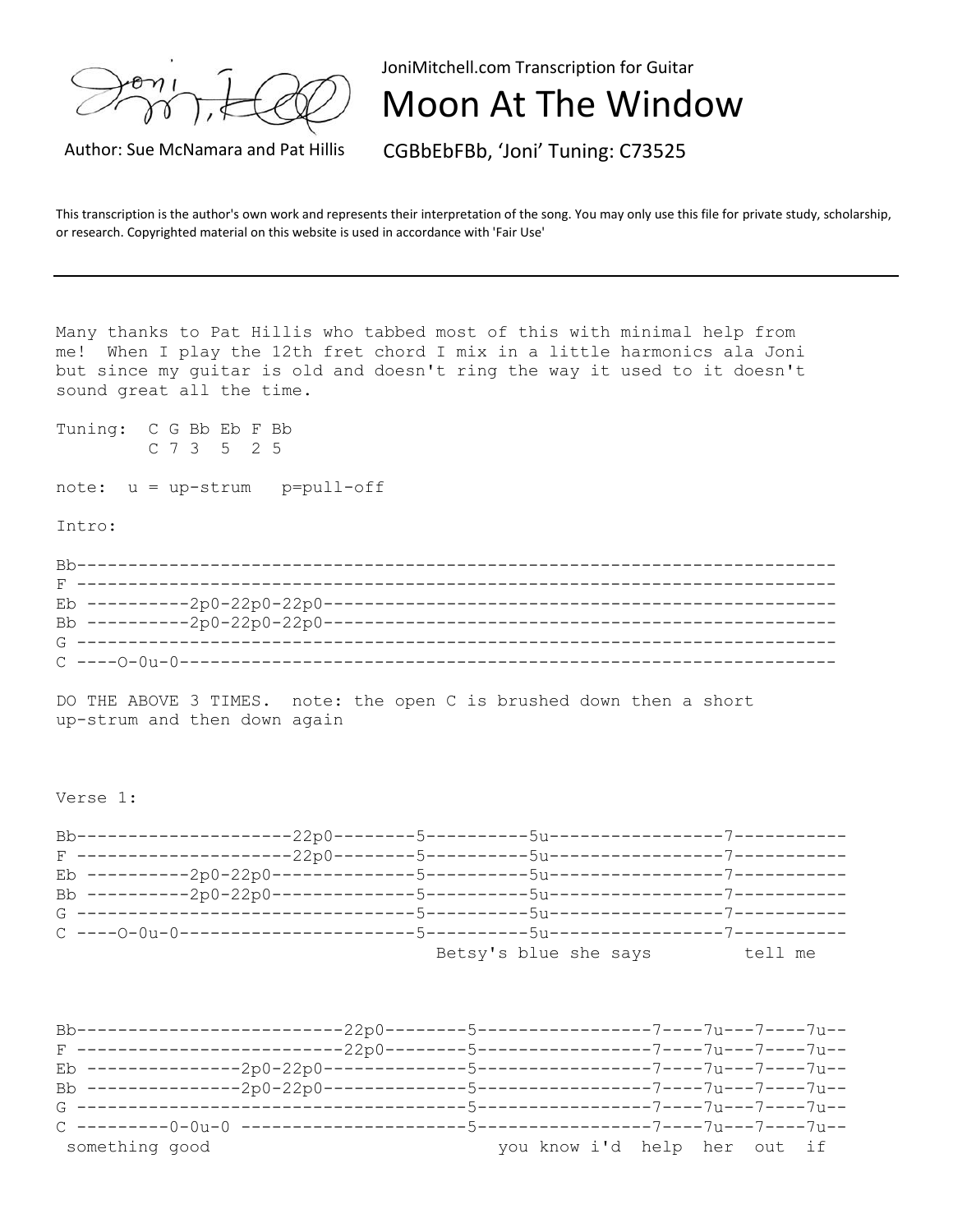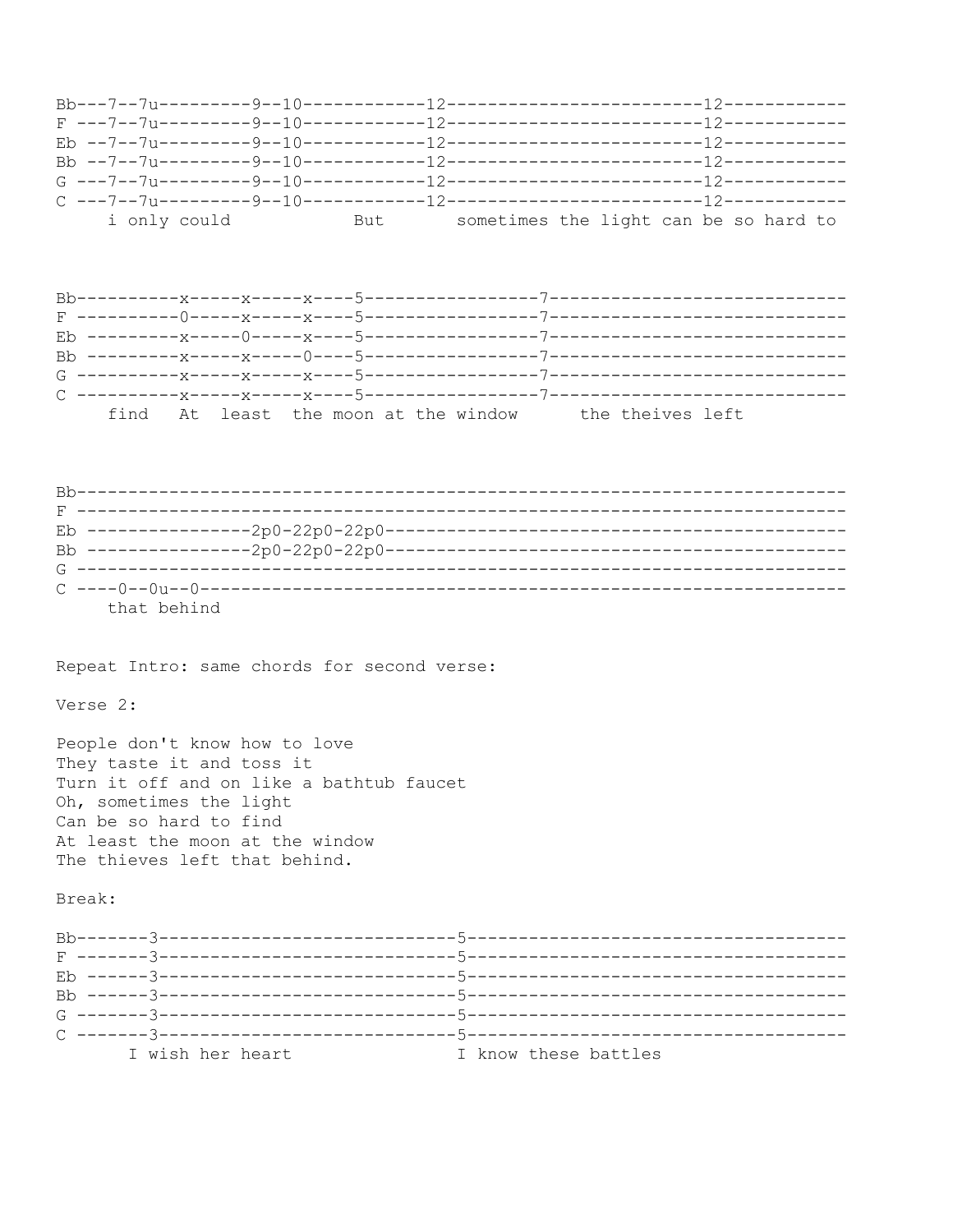|  | Deep in the dark | Where the spooks of memory rattle |
|--|------------------|-----------------------------------|

| Ghosts of the future | Phantoms of the past |  |
|----------------------|----------------------|--|

|  | Rattle, rattle, rattle |  |  | in the spoon and the glass. |  |
|--|------------------------|--|--|-----------------------------|--|

Repeat intro go to third verse:

Verse 3:

Is it possible to learn How to care and yet not care When love has two faces Hope and despair Pleasure always turns to fear, I find At least the moon at the window The theives left that behind

|  |                    | $-2p0-22p0------$     |
|--|--------------------|-----------------------|
|  |                    |                       |
|  |                    | ---2p0-22p0---------  |
|  |                    |                       |
|  |                    |                       |
|  |                    |                       |
|  |                    |                       |
|  |                    |                       |
|  | Moon at the window | they left that behind |
|  |                    |                       |
|  |                    |                       |